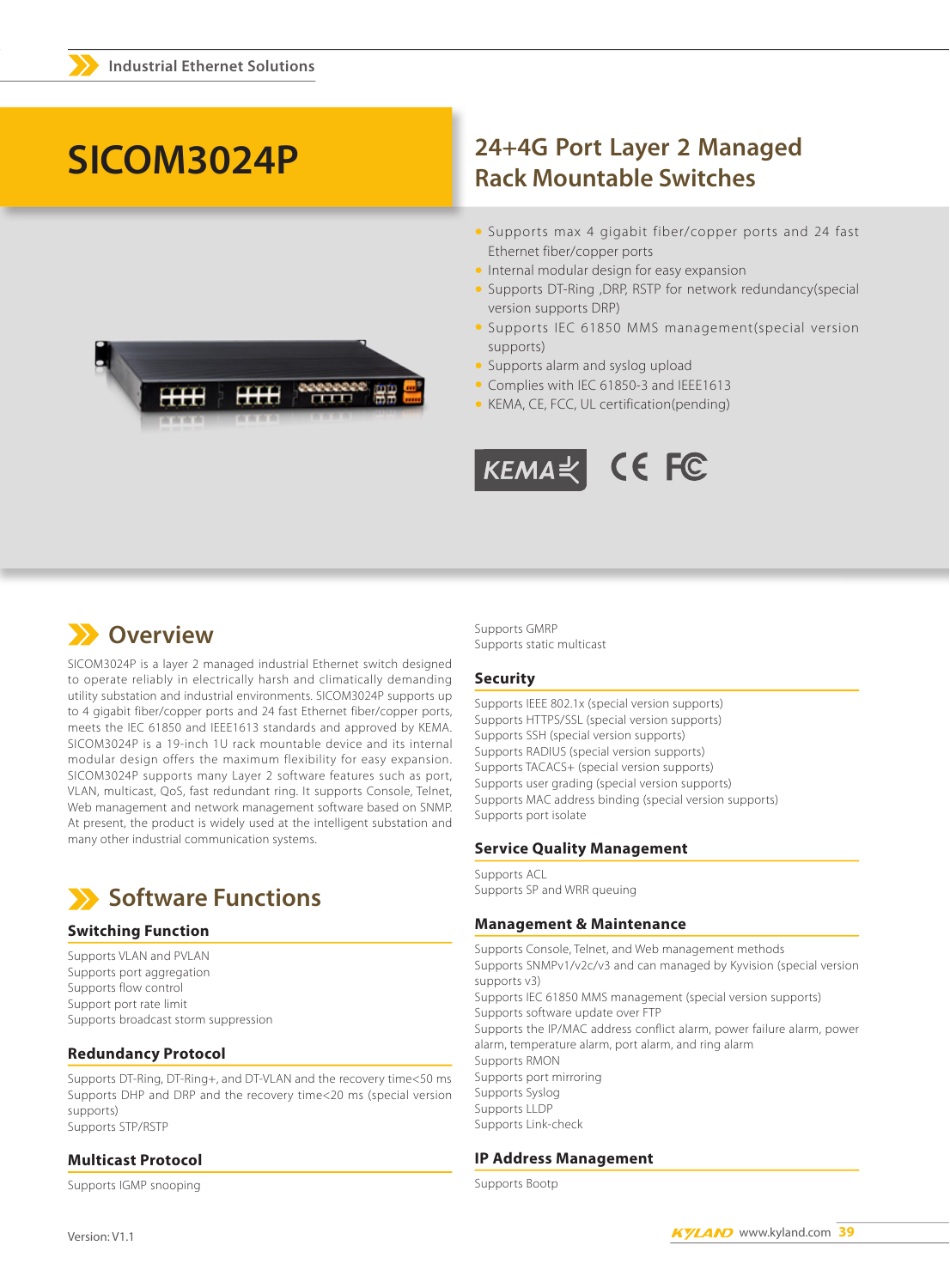### **Industrial Ethernet Solutions**

Supports DHCP server/snooping/option 82 (special version supports snooping and option82)

#### **Clock management**

Supports SNTP server/client Supports RTC

### **Product Specifications**

#### **Technical Specifications**

- Standard
- $\blacktriangledown$  IEEE 802.3i(10Base-T)
- <sup>ź</sup> IEEE 802.3u(100Base-TX and 100Base-FX)
- <sup>ź</sup> IEEE 802.3ab(1000Base-T)
- <sup>ź</sup> IEEE 802.3z(1000Base-SX/LX)
- **v** IEEE 802.3ad (port aggregation)
- **v** IEEE 802.3x(flow control)
- **v** IEEE 802.1p(priority)
- **v** IEEE 802.1O(VLAN)
- $\blacktriangledown$  IEEE 802.1w(RSTP)

#### **Switch Properties**

| Priority queue             | 4              |
|----------------------------|----------------|
| Number of VLANs            | 256            |
| VI AN ID                   | $1 - 4093$     |
| Number of multicast groups | 256            |
| MAC table                  | 8K             |
| Packet buffer              | 4Mbit          |
| Packet forwarding rate     | 9.5Mpps        |
| Switching delay            | $<$ 10 $\mu$ s |
|                            |                |

#### **Interface**

- Gigabit ports
- v 1000Base-X, SFP port
- <sup>ź</sup> 10/100/1000Base-T(X), RJ45 port
- Fast Ethernet ports
- **v** 100Base-FX, single/multi mode, SC/ST/FC connector
- **v** 100Base-FX, SFP port(LC connector)
- $\blacktriangledown$  10/100Base-T(X), RJ45 port

Console port RS232, RJ45 Alarm contact 3-pin 5.08mm-spacing plug-in terminal block, 250 VAC/220 VDC Max, 2 A Max, 60 W Max

#### **LED**

LED on front panel

- **v** Running LED: Run
- **v** Alarm LED: Alarm
- <sup>ź</sup> Power LED: PWR1, PWR2
- **v** Port LED: Link/ACT
- **v** Port speed LED: Speed
- LED on rear panel
- <sup>ź</sup> Port LED: Link/ACT
- **v** Port speed LED: Speed

#### **Power Requirements**

Power input

- ▼ 24DC(18-36VDC)
- **v** 48DC(36-72VDC)

<sup>ź</sup> 220AC/DCW(85-264VAC/77-300VDC)

Power terminal 5-pin 5.08 mm-spacing plug-in terminal block

Power consumption <35W

40 www.kyland.com **KYLAND** 

Overload protection Support Reverse connection protection Support Redundancy protection Support

#### **Physical Characteristics**

| Housing           | Metal                           |
|-------------------|---------------------------------|
| Cooling           | Natural cooling, fanless        |
| Protection Class  | IP40                            |
| Dimensions(WxHxD) | 482.6mm×44mm×322.5mm            |
|                   | $(19\times1.73\times12.70$ in.) |
| Weight            | 4Kg (8.82 pound)                |
| Mounting          | 19 inch 1U rack mounting        |
|                   |                                 |

#### **Environmental Limits**

Operating temperature -40°C to +85°C (-40°F to 185°F) Storage temperature -40°C to +85°C (-40°F to 185°F) Ambient Relative Humidity 5% - 95% (non-condensing)

#### **Quality Assurance**

MTBF 346,889 hrs Warranty 5 years

#### **Approvals**

KEMA, CE, FCC, UL508 (pending), Class I,Div2 (pending) Please check Kyland website for the latest updates.

#### **Industry Standard**

EMI

- **v** FCC CFR47 Part 15, EN55022/CISPR22, Class A
- EMS
- <sup>ź</sup> IEC61000-4-2(ESD) ±8kV(contact),±15kV(air)
- <sup>ź</sup> IEC61000-4-3(RS) 10V/m(80MHz-2GHz)
- <sup>ź</sup> IEC61000-4-4(EFT) Power Port:±4kV;Data Port:±2kV
- <sup>ź</sup> IEC61000-4-5(Surge) Power Port:±2kV/DM,±4kV/CM;Data Port:±2kV
- <sup>ź</sup> IEC61000-4-6(CS) 3V(10kHz-150kHz);10V(150kHz-80MHz)
- <sup>ź</sup> IEC61000-4-8(power frequency magnetic field) 100A/m(cont.),1000A/ m(1s-3s)
- <sup>ź</sup> IEC61000-4-9(pulsed magnetic field) 1000A/m
- **v** IEC61000-4-10(damped oscillation) 100A/m
- <sup>ź</sup> IEC61000-4-12(oscillatory wave) 2.5kV/CM,1kV/DM
- <sup>ź</sup> IEC61000-4-16(common mode conduction) 30V(cont.),300V(1s)
- Machinery
- $\blacktriangledown$  IEC60068-2-6 (vibration),
- $\triangledown$  IEC60068-2-27 (shock)
- **v** IEC60068-2-32 (free fall)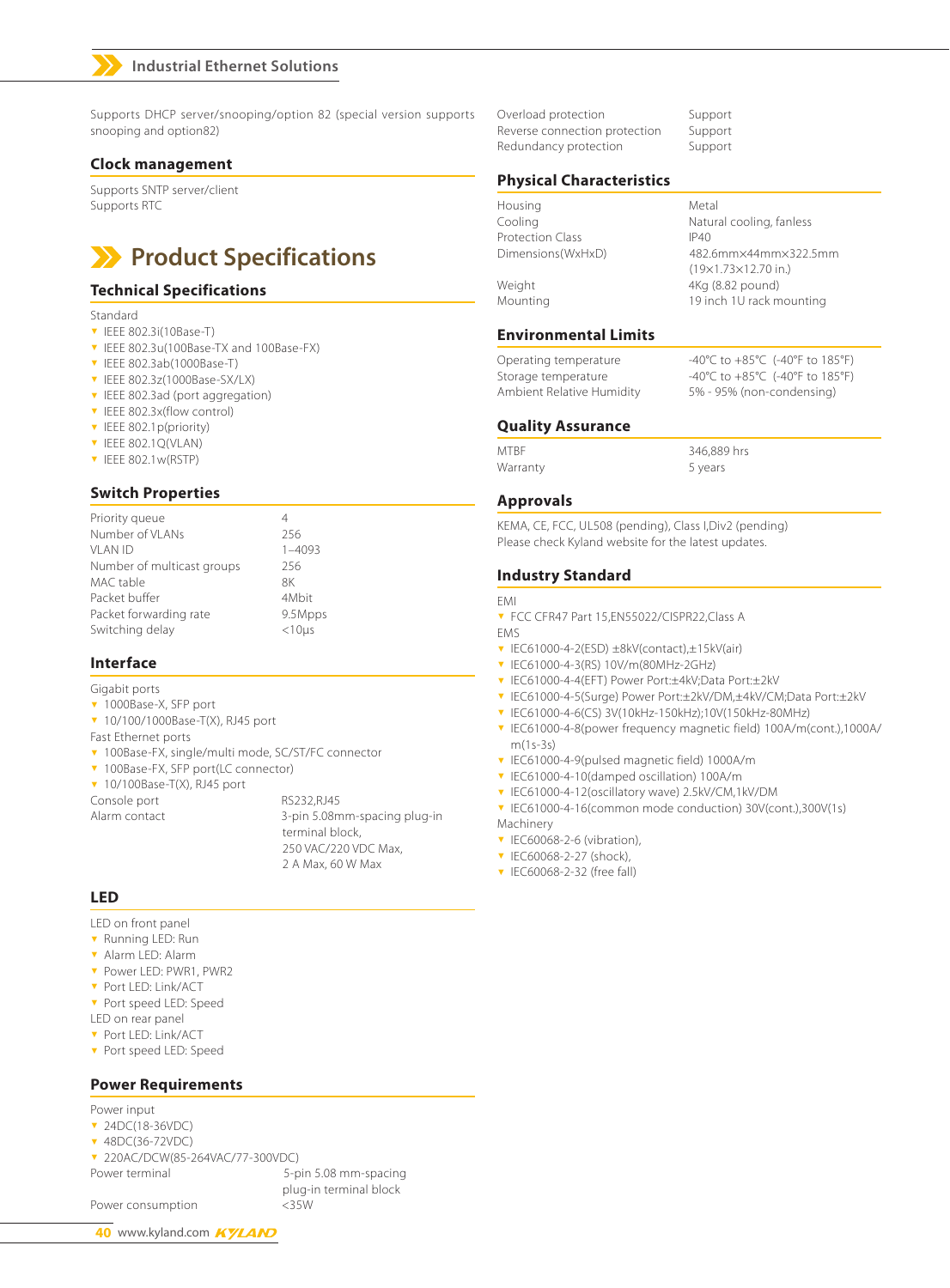## **Mechanical Drawing**



## **Ordering Information**

|            | SICOM3024P-Ports1Ports2-Connector-PS1-PS2                           |
|------------|---------------------------------------------------------------------|
| Ports1     | <b>Gigabit ports</b>                                                |
| 4GX        | 4x1000Base-X,10/100/1000Base-T(X) SFP port                          |
| 4GE        | 4x10/100/1000Base-T(X) RJ45 port                                    |
| 2GX        | 2x1000Base-X,10/100/1000Base-T(X) SFP port                          |
| None       | No Gigabit port                                                     |
| Ports2     | <b>Fast Ethernet ports</b>                                          |
| 24S        | 24x100Base-FX, single-mode fiber port                               |
| 24M        | 24x100Base-FX, multi-mode fiber port                                |
| 20S4T      | 20x100Base-FX, single-mode fiber port; 4x10/100Base-T(X) RJ45 port  |
| 20M4T      | 20x100Base-FX, multi-mode fiber port; 4x10/100Base-T(X) RJ45 port   |
| 16S8T      | 16x100Base-FX, single-mode fiber port; 8x10/100Base-T(X) RJ45 port  |
| 16M8T      | 16x100Base-FX, multi-mode fiber port; 8x10/100Base-T(X) RJ45 port   |
| <b>16S</b> | 16x100Base-FX, single-mode fiber port                               |
| 16M        | 16x100Base-FX, multi-mode fiber port                                |
| 12S12T     | 12x100Base-FX, single-mode fiber port; 12x10/100Base-T(X) RJ45 port |
| 12M12T     | 12x100Base-FX, multi-mode fiber port; 12x10/100Base-T(X) RJ45 port  |
| 8S16T      | 8x100Base-FX, single-mode fiber port; 16x10/100Base-T(X) RJ45 port  |
| 8M16T      | 8x100Base-FX, multi-mode fiber port; 16x10/100Base-T(X) RJ45 port   |
| 8S         | 8x100Base-FX,single-mode fiber port                                 |
| 8M         | 8x100Base-FX, multi-mode fiber port                                 |
| 4S20T      | 4x100Base-FX, single-mode fiber port; 20x10/100Base-T(X) RJ45 port  |
| 4M20T      | 4x100Base-FX, multi-mode fiber port; 20x10/100Base-T(X) RJ45 port   |
| 2S22T      | 2x100Base-FX, single-mode fiber port; 22x10/100Base-T(X) RJ45 port  |
| 2M22T      | 2x100Base-FX, multi-mode fiber port; 22x10/100Base-T(X) RJ45 port   |
| 24T        | 24x10/100Base-T(X) RJ45 port                                        |
| 24SFP      | 24x100Base-FX,SFP port                                              |
| 16SFP8T    | 16x100Base-FX, SFP port; 8x10/100Base-T(X) RJ45 port                |
| 16SFP      | 16x100Base-FX,SFP port                                              |
| 8SFP16T    | 8x100Base-FX,SFP port; 16x10/100Base-T(X) RJ45 port                 |
|            | SC connector, multi-mode, 1310nm, 5km                               |
|            | ST connector, multi-mode, 1310nm, 5km                               |

SC connector, single-mode, 1310nm, 40km ST connector, single-mode, 1310nm, 40km **3**